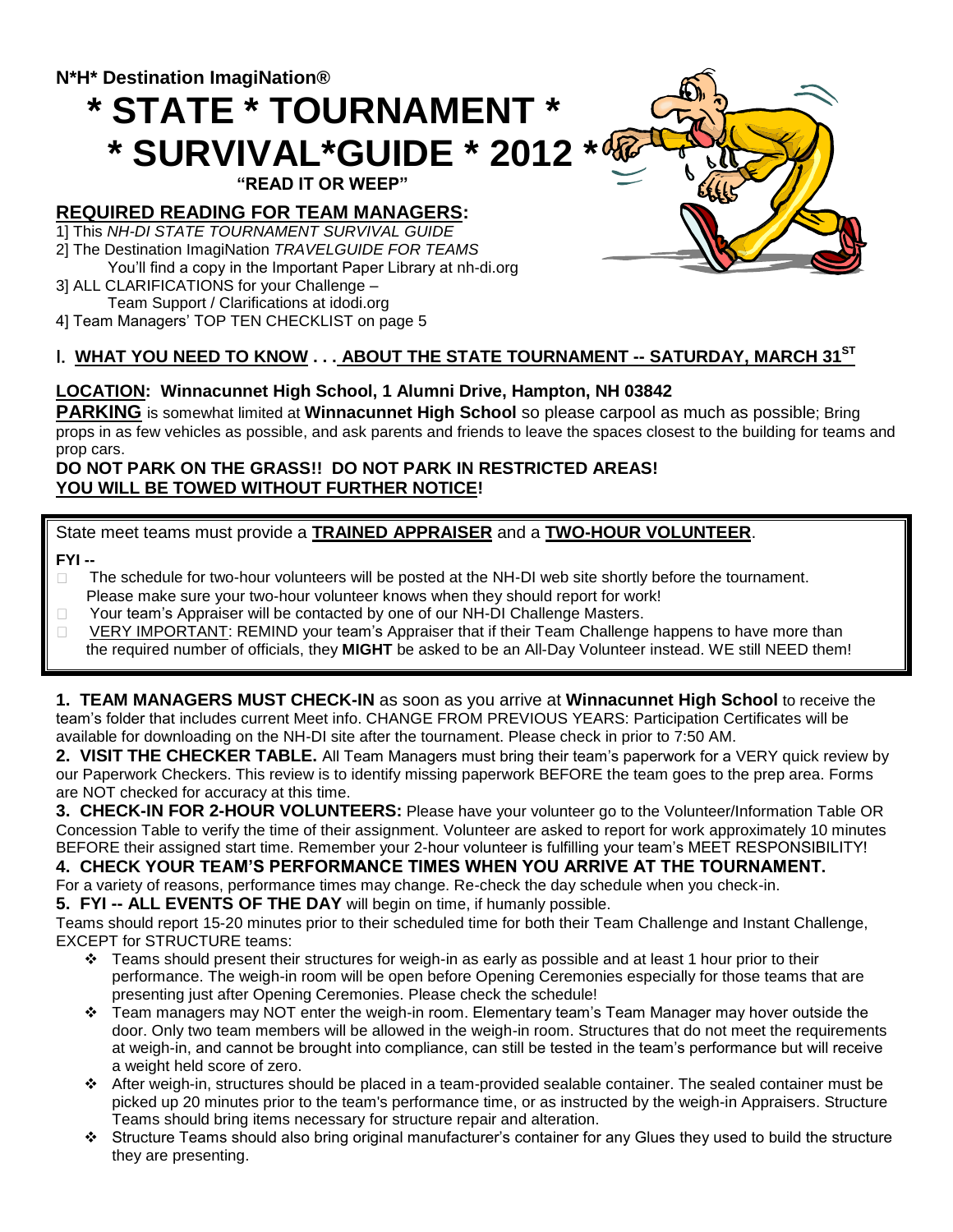#### **6. GETTING YOUR TEAMS READY FOR THE OPENING & BANNER PARADE!**

#### **About your Banner**:

- $\star$  Only one banner per school is needed  $\star$  Should identify your school & town
- $\star$  Must fit through a standard doorway  $\star$  Can be elaborate or simple
- 
- $\star$  Cannot be dragged or cause damage to the gym floor  $\star$  There will be photos so bring a banner!

#### **❖ Banner Parade Procedure**

- 1. LINE UP at 7:40 AM in the Small Gym for the Banner Parade that will begin at 8:00 AM
- 2. Teams should line-up ALPHABETICALLY BY TOWN/SCHOOL as indicated by the signs posted in the corridors. Team Managers should stay with their teams during the lineup and throughout the parade.
- 3. Please bring the wall sign with you to the Main Gym and hand it to the official at the door.
- **Opening Ceremony** including the parade lasts 30 to 40 minutes. Teams performing early may wish to wear their costumes & quietly slip out

# II. **WHAT YOU NEED TO KNOW . . . ABOUT YOUR TEAM'S PERFORMANCES**

**1. THE STATE TOURNAMENT SCHEDULE** will be posted on our website [\(www.nh-di.org\)](http://www.nh-di.org/) by the Monday or Tuesday before the State Tournament.

**2. SCHEDULING CHANGES** by request may be made, BUT only for compelling reasons!

Team Manager: please communicate with Craig Richardson by the WEDNESDAY after YOUR Regional Meet. If you have more than one team, please make sure that this information is communicated. Email craig.richardson@nh-di.org

**3. PLEASE LEAVE PROPS, COSTUMES, AND OTHER EQUIPMENT IN VEHICLES** until your team is ready to begin setting up for its performance. This reduces the chance of accidental damage to items left in hallways, and leaves the hallways less congested. Return ALL props to your vehicles after the performance. You might need them again! Congestion could also pose a fire hazard!

 **FYI** --Try to transport props and people in as few vehicles as possible. Parking near entrances is limited.

4. A FRIENDLY REMINDER TO ALL TEAMS: Team members are expected to handle their own "challenges" at this and all meets. This includes pinning costumes, combing hair, applying make-up, touching up paint on props, and repairing anything that breaks. Reread the Rules of the Road for specific information about **Interference**. Score deductions will be assessed for Interference violations.

**FYI** -- Parents and Team Managers MAY assist in carrying props and sets to the Prep Area and away after the end of your team's performance, but no one may enter the performance area until after the Appraisers have finished talking with the team.

**5. DON'T FORGET YOUR REQUIRED FORMS**: 2 copies Declaration of Independence, 1 Expense Report Form**\***, 5 copies of your Tournament Data Form, 1 NH-DI Team Roster (last page of this packet), any team-specific clarifications from DI, and any other paperwork required by your Challenge. All forms will be given to the Prep Area Appraiser upon arrival at the competition site.

- Teams must abide by all DI clarifications issued through February 15, 2012.
- $\cdot \cdot$  Team Managers should make multiple copies of all forms and keep a spare set in their car!
- Forms will NOT be returned to teams at the end of the competition. In the event that your team advances to the next level of competition, you will need to have extra copies of your forms.
- Documentation provided by the team to the Appraisers—photographs, books, etc.—used to authenticate the team's solution may be picked up from the performance room at the same time that the Team Rep and/or Team Manager receive the team's raw scores.

 **\*HINT:** Attach an adding machine tape to the Expense Report Form to verify your total! This is helpful, but not required.

#### **6. AT PERFORMANCE TIME:**

- Team Managers may stay with the team in the Prep Area until the Prep Area Appraiser asks them to leave.
- ❖ Only team members should answer the Appraiser's questions!
- Videotaping is restricted to a designated area in each performance room. ONLY family and friends may videotape with prior permission from the team. Flash photography is also allowed by permission of the team.
- Reserved seats will be provided for Team Managers.
- $\div$  At most competition sites, a row of seats MAY be provided for the families/supporters of performing team members. These seats MUST be vacated each time for the next team's families and friends.
- $\div$  During a performance, all beepers, watches and cellular phones MUST be turned off.
- Usually the Challenge Master/Announcer will introduce the team.

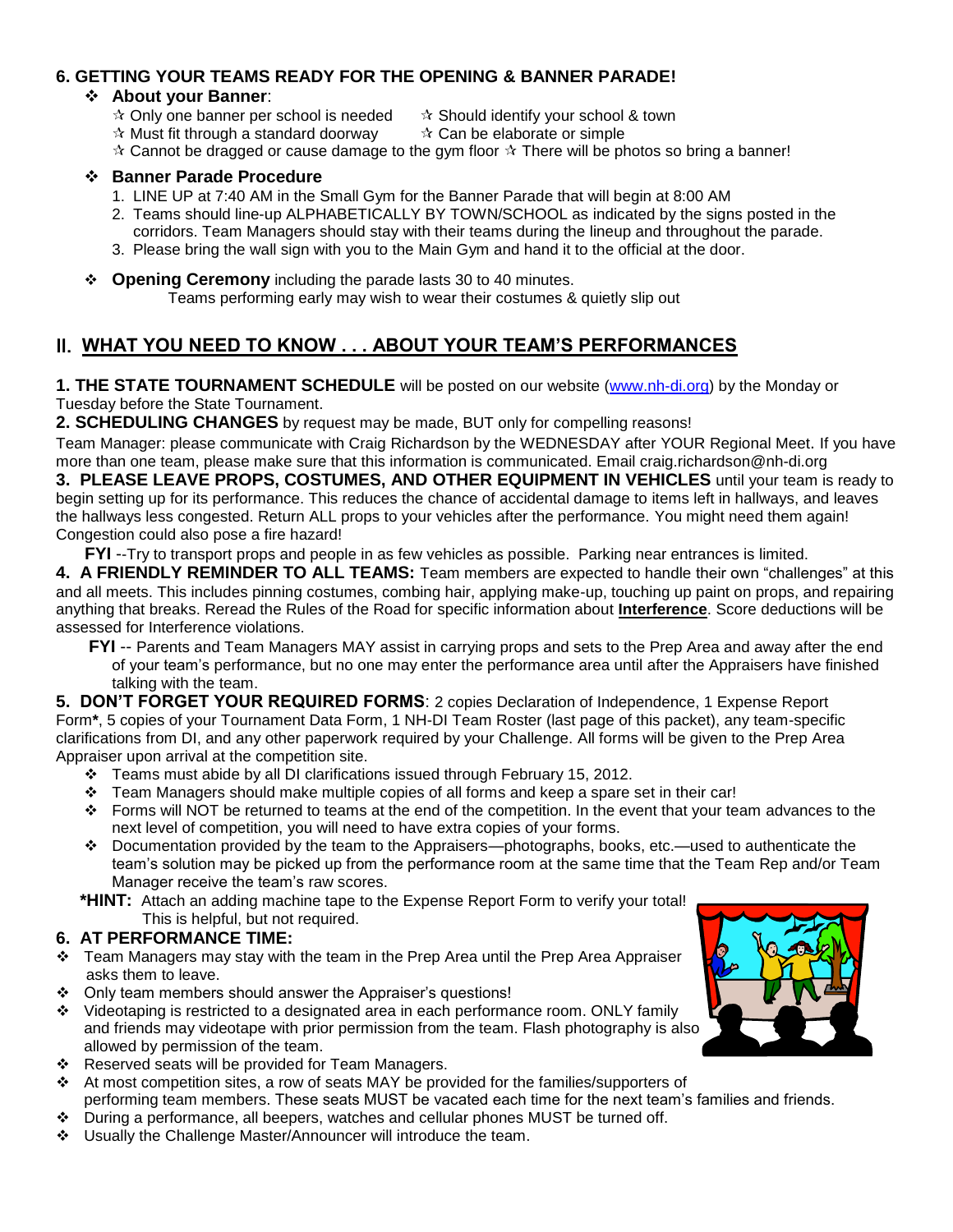- One or two team members may read their PRESENTATON PREVIEW or the team may ask the Head Appraiser/Announcer read their synopsis.
	- All NH-DI teams (except Improv) are ASKED to prepare a written preview of their presentation for the appraisers using the NH-DI TEAM ROSTER & PREVIEW form.
	- o Previews are limited to 50 words.
	- $\circ$  Previews are NOT considered part of the team's Challenge presentation time.
	- o Previews will not be scored.

**7. DURING PERFORMANCES, NO ONE MAY ENTER OR LEAVE A CHALLENGE SITE** to insure optimal performance conditions for all teams. Thank you in advance for your cooperation.

**8. TEAM CHALLENGE SCORING PROCEDURE**: Approximately 45 -60 minutes or 3--4 presentations after your team's performance, the RAW scores may be ready for pick-up and review from your Challenge Master. Your team's name and number will be posted in the performance area when your score is ready for review. See the *Destination ImagiNation Travelguide for Teams* for the complete procedure.

**REMINDER: DO NOT** wait until the end of the day to review your raw scores.

**9. ANY CONCERNS REGARDING SCORES** should be discussed with the Challenge Master.

See *Destination ImagiNation Travelguide for Teams* for a full explanation of this process.

 **IMPORTANT:** Any issues/concerns must be brought to the attention of officials **DURING** the Tournament. Meet related issues (i.e., scoring, deductions) will **NOT** be considered after the Tournament is over!

# III. **WHAT YOU NEED TO KNOW . . . ABOUT THE INSTANT CHALLENGE**

**1. ALL TEAM MEMBERS ACCOMPANIED BY ONE TEAM MANAGER** should report to the instant challenge holding room approximately 15-20 minutes prior to their assigned time. No one else is permitted in this area.

**2. ONE TEAM MANAGER MAY OBSERVE IN THE IC ROOM WITH THE TEAM'S PERMISSION**!

**3. ONE TEAM MANAGER MAY JOIN THE TEAM IN THE CHILL-OUT ROOM**, but ONLY if they were in the IC Room.

**4. THE TEAM WILL BE ASKED BEFORE THEY ENTER THE CHALLENGE ROOM**, who will participate in the challenge, but they will NOT be told what type of challenge it is!

**5. PLEASE KEEP HALLWAYS** in the vicinity of Instant Challenge CLEAR AND QUIET. Have your team wait in the designated area only.

**6. CAUTION YOUR TEAM NOT TO TALK ABOUT THEIR INSTANT CHALLENGE** at the meet (except in the Chill-Out Room or in private) or share their Instant Challenge with others (friends/family) until the very end of the DI season (late MAY). The same Instant Challenge is used for other teams at many meets, and it is to your team's disadvantage to be overheard. This may result in disqualification.

 **IMPORANT:** Please advise your team members NEVER to reveal an Instant Challenge in an **EMAIL!**

# IV. **WHAT YOU NEED TO KNOW . . . ABOUT FINAL SCORES AND BEYOND**



**1**. NH Destination ImagiNation has been invited this year to send the **TOP 2 TEAMS** per level per Challenge to Global Finals in Tennessee. There will be 36 teams representing the state in Knoxville.

**FYI** – If there is a tie for 1<sup>st</sup> place – only those two first place teams would go to Globals (May 23 - 26).

If there is a tie for  $2^{nd}$  place, the first place team AND the TWO second place teams would advance!

**2. FOLLOWING THE CLOSING CEREMONY,** scores will be posted in a designated area. Only Team Managers using their passport (from the Check-In Packet) will be granted admission to see the scores. If a team has more than one TM, please take turns reviewing the scores. This is to avoid overcrowding in this area.

 **HINT**: Team Managers should bring pencil/pen if they want to record their team's scores.

**3. TEAM MANAGERS OF GLOBAL FINALS-BOUND TEAMS** must attend a brief meeting at the conclusion of the Awards Ceremony. They will receive their "official" Global Finals Packet which contains detailed information.

**NOTE:** DIHQ will not accept FAXED information – all correspondence must be sent by mail!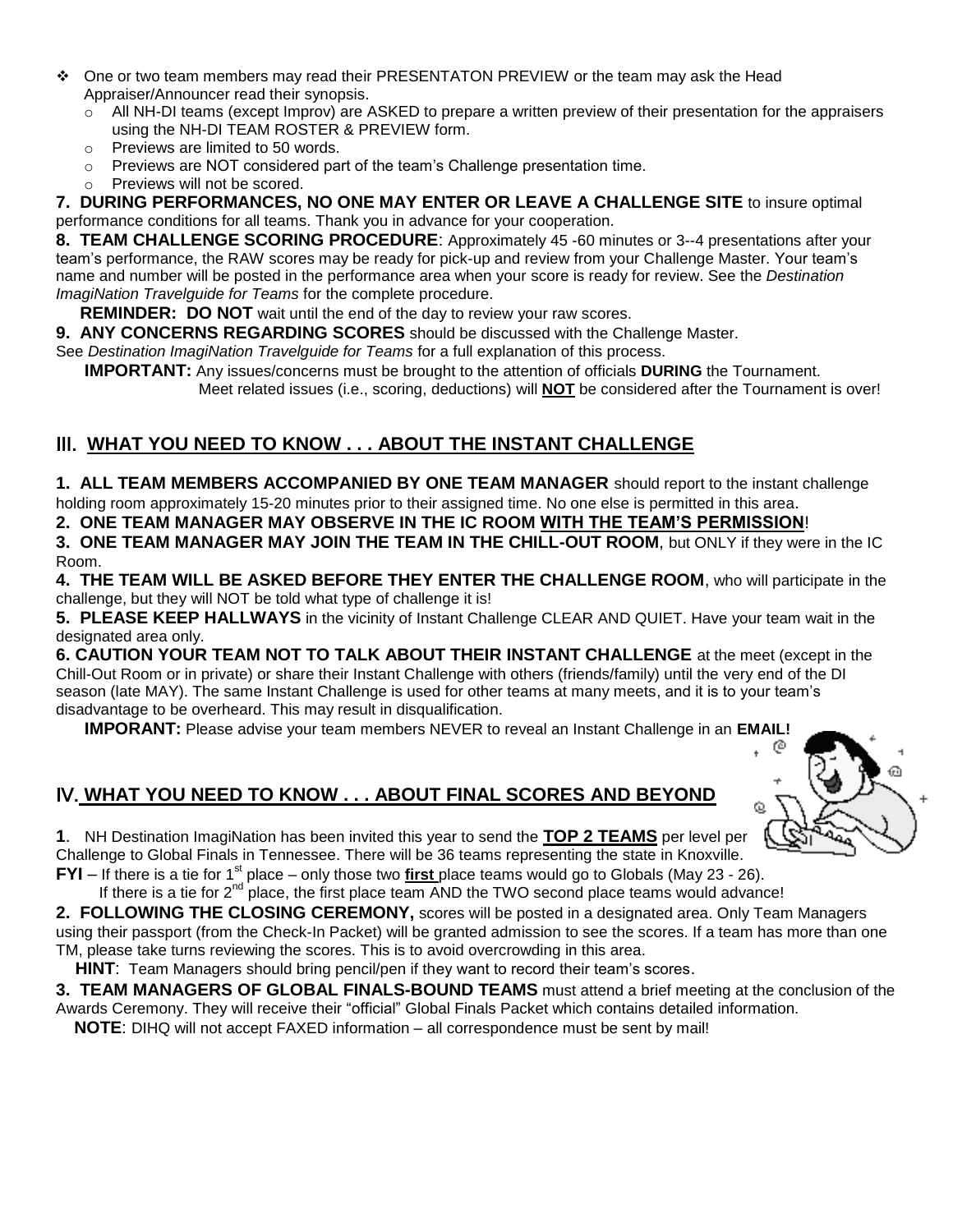# V. **WHAT YOU NEED TO KNOW . . . . ABOUT THE REST OF THE MEET !**

**1. THE NH-DI CAKE WALK** has become a very popular and FUN Meet tradition. EACH TEAM IS EXPECTED TO BRING AT LEAST **TWO** (2) CAKES OR DESSERT-TYPE TREATS. CREATIVE & UNUSUAL cakes are urgently needed! This is a great opportunity for those team parents who would like to help out," but don't have much time. These goodies may be homemade or purchased! The teams LOVE this afternoon diversion!

Check the schedule to see when the Cake Walk begins.

- o Please deliver your team's cakes to the designated area in the morning.
- $\circ$  Team members and their siblings, Team Managers, parents, and friends may participate in this musical chairs-type game for an entry fee of 25 cents.

**2. FOOD CONCESSIONS WILL BE OPEN ALL DAY**. A variety of snacks, entrees and beverages are being provided by NH-DI. Please support these concession stands!

**3. ONLY FOOD CONCESSIONS WITH PRIOR NH-DI APPROVAL** will be allowed to operate at the meets. Please contact us if your school/team is interested in running a food concession.

**4. FOOD MAY BE EATEN ONLY IN THE DESIGNATED AREA – the CAFETERIA. DRINKS, TOO!**

**5. BRING A LAUNDRY BASKET OR TWO.** Use these baskets to contain and keep track of your team's coats, lunches, etc. Also it just reduces the amount of "stuff" around, so the cafeteria can be used for congregating!

**6. TEAMS ARE WELCOME TO BRING THEIR OWN LUNCHES**, but will need to store their coolers and other belongings when they are not eating. Lunch tables must be kept clear and available to all participants. Please don't "reserve" a table for the whole day by leaving belongings on it.

**7. CLEAN UP IS EVERYONE'S RESPONSIBILITY!!** Each group must clean up after itself, not only in the cafeteria, but wherever necessary -- this includes restrooms or other areas used for costume changing. Please be courteous to our host school, and leave all areas clean and picked up when your team has finished with them. Failure to follow through with this most basic courtesy may jeopardize our relationship with the host school and can **DELAY** closing ceremonies.

# **8. NH-DI CONCESSION ITEMS SUCH AS WILD HATS, STATE T-SHIRTS, SWEATSHIRTS, PINS, AND DI**

**EARRINGS** will be available all day at the meet. Items range in price from approximately \$1.00 to \$30.00. Cash, MC, VISA, and school purchase orders are accepted. Thank you for supporting the NH-DI program!

**9. TEAM PICTURES** will be taken immediately following each team's Instant Challenge, or whenever your team has free time. A professional photographer will be available to take your team's picture – just follow the signs to get there! Please distribute the picture flyers in this packet to your team member's families. Every team will receive 1 (one) FREE picture -- additional copies may be purchased.

**10. BRING SOME "THINGS" WITH YOU!** It is a good idea to have some team activities planned should the troops become restless. Cards, travel games, puzzles, etc. are much appreciated by weary team members!

**11. SPECIAL END OF MEET EVENTS OR ENTERTAINMENT** – Final arrangements are still being made, but there should be some FUN scheduled at the conclusion of the day's performances (and while the final scores are being tabulated). Check your day schedule!

 **NOTE:** Because of the unpredictability inherent in performances, it is impossible for NH-DI to know exactly when the presentations will conclude and special entertainment/activity will begin. In planning the meet, NH-DI's priority is the TEAMS and providing adequate time for Appraisers to fully appreciate each team's solution!

**12.SOCIAL MEDIA UPDATES**. During the day, updates will announced & posted on our Facebook page [\(Facebook.com/NHICC\)](http://facebook.com/NHICC) and our Twitter feed [\(twitter.com/NH\\_DI\)](http://twitter.com/NH_DI), using #NH-DI.

# VI. **WHAT YOU SHOULD KNOW IF THIS IS YOUR FIRST STATE TOURNAMENT!**

**1. BE SURE EVERYTHING GETS TO THE TOURNAMENT!** Have the team make a list of everything that is going with them to the meet, and have a designated team member make sure everything gets to their performance site!

**2. WHERE DO YOU WANT YOUR TEAM AND WHEN?** Set up meeting times and places when you first arrive at the Meet. Let parents know that YOU as Team Manager must make all decisions regarding the team's free time at the Tournament. Have each team member wear a watch, if possible.

3. **PLEASE REMIND THE TEAM** that if they are watching a performance and suddenly realize they should be meeting you at that time, that they will have to wait until the performance ends -- no one is allowed in or out during a performance.

**4. PRACTICE THE "WHAT IF'S" WITH YOUR TEAM AND LET THEM TALK THROUGH SOLUTIONS:**

"What if the scenery falls down?" "What if we don't have an important prop?" "What if someone forgets his/her lines?" ―What if one of our devices or vehicles doesn't work?‖ Have the team work out contingency plans for every imaginable disaster!